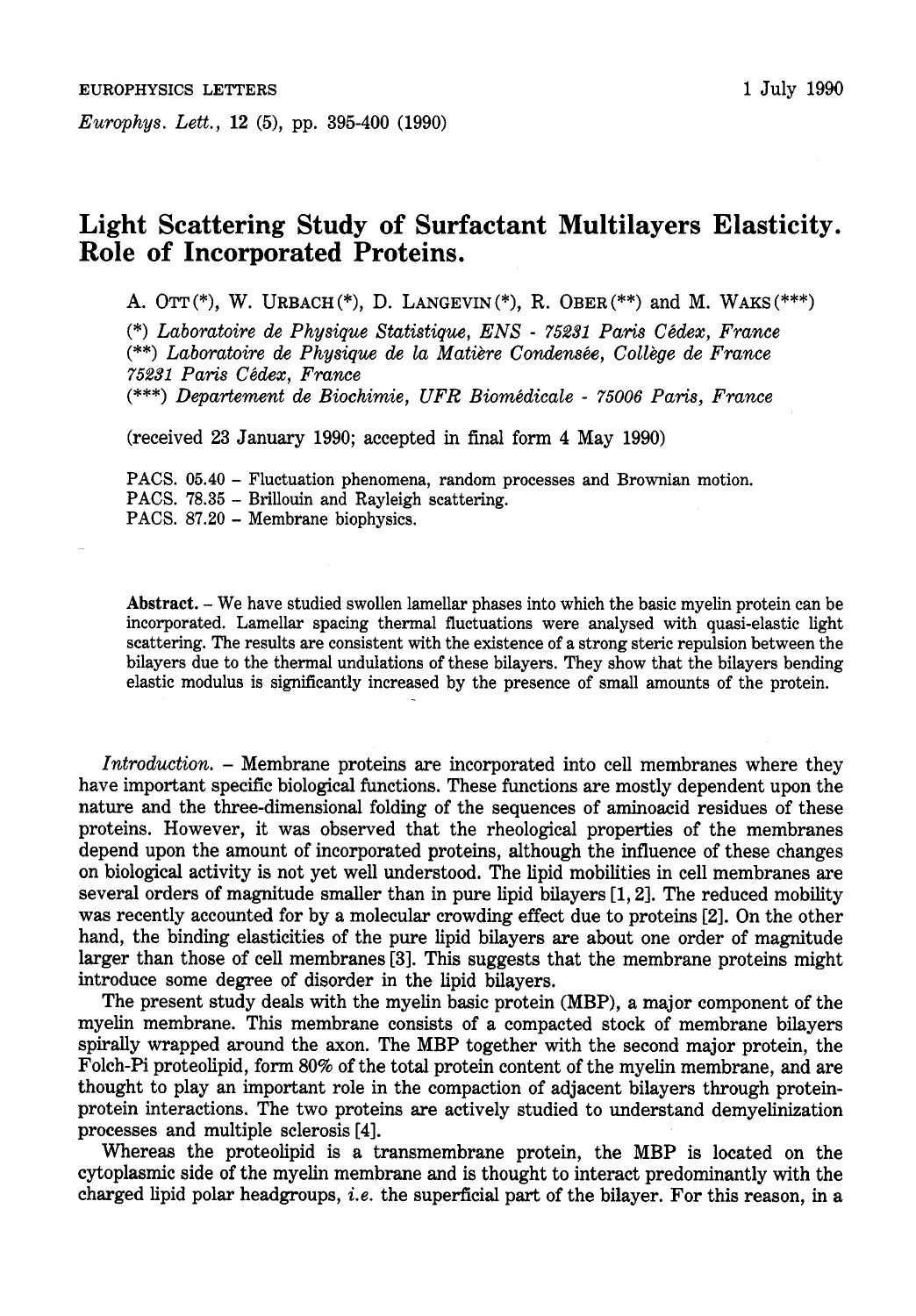**396 EUROPHYSICS LETTERS** 

former work, we have incorporated this protein into water-in-oil microemulsions *[5].* These 'microemulsions are made of small droplets each consisting of an aqueous core surrounded by a surfactant monolayer, that are dispersed in an organic apolar solvent. Despite of the fact that MBP is supposed to remain trapped within the aqueous core of the droplets, we have observed that the incorporation **of** the protein induced the appearance of attractive interactions between the droplets, without any increase in droplet size **[6].** The magnitude of the attraction was much too large to be attributed to van der Waals forces. In water-in-oil microemulsions, these attractive interactions are associated with an important folding of the surfactant hydrocarbon chains **[7].** This suggests that MBP probably penetrates to some extent into the surfactant monolayer and disorganizes it.

In the present work, we have incorporated the protein into surfactant bilayers. We have studied the thermal fluctuations of these bilayers in lamellar phases by quasi-elastic light scattering. For this purpose, we had to prepare oriented samples. The procedure known to give the best orientation in these systems involves drying on a molecularly smooth solid surface like mica [8]. This does not allow the preparation of swollen lamellar phases, where the study of the thermal fluctuations leads to particularly interesting information about the bilayers elasticity **[SI.** We have had therefore to work out an alternative orientation procedure, found to lead to very good orientation.

*Sample preparation.* - In certain lamellar water-surfactant phases, the lamellar spacing can be very large [lo, 111. They are stabilized by long-range entropic repulsions due to the thermal undulations of the lamellae. These phases can be oriented and they give rise to a large scattering of light which allows the determination of their elastic properties.

For these reasons, we have attempted to solubilize the MBP protein into this particular type of lamellar phase. We have chosen a cationic surfactant, the dodecyltrimetyl ammonium bromide (DTAB). Absorption and fluorescence spectroscopy results suggest that the protein solubilized in the lamellar phase is in native form and is absorbed on the surfactant polar headgroups [12].

In order to obtain swollen lamellar phases, we have added salt (0.4 M NaC1) to screen the electrostatic repulsions between the surfactant molecules and l-pentanol to adjust the curvature of the surfactant layer and to introduce some disorder in the bilayers, *i.e.* to increase their thermal fluctuations. Without pentanol, the water-surfactant mixtures are isotropic micellar solutions.

The lamellar phases are obtained between two limit pentanol concentrations, and are easier to orient at high pentanol concentrations. The lamellar-isotropic phase transition temperature depends on the pentanol concentration; its maximum value is 50 "C. In order to avoid protein denaturation, we use temperatures in the range  $(35 \div 40)$  °C. The DTAB/ pentanol mass ratio is about one and is the same for all the samples. The existence of lamellar order is checked with a polarizing microscope: the samples are optically birefringent and typical focal conical textures are observed. The samples orient partially when inserted in the light scattering cells, made of two parallel glass plates separated by spacers  $125 \mu m$  thick. These cells are sealed with a two-component epoxy glue. A good homeotropic orientation (bilayers parallel to the plates) is achieved by using a thermal treatment: the samples are heated to just below the lamellar-isotropic phase transition and then slowly cooled  $(0.1 \text{ °C/min})$  down to room temperature. The thermal treatment is repeated until the microscope field is entirely black between crossed polarizers.

The MBP protein was used in a lyophilized form and dissolved in the above lamellar phases. Its nondenaturation was checked by absorption and fluorescence spectroscopy. We have used two concentrations: *5* mg and 1 mg of protein per 1 ml of lamellar phase. The samples thus obtained remain lamellar and continue to orient under the above procedure.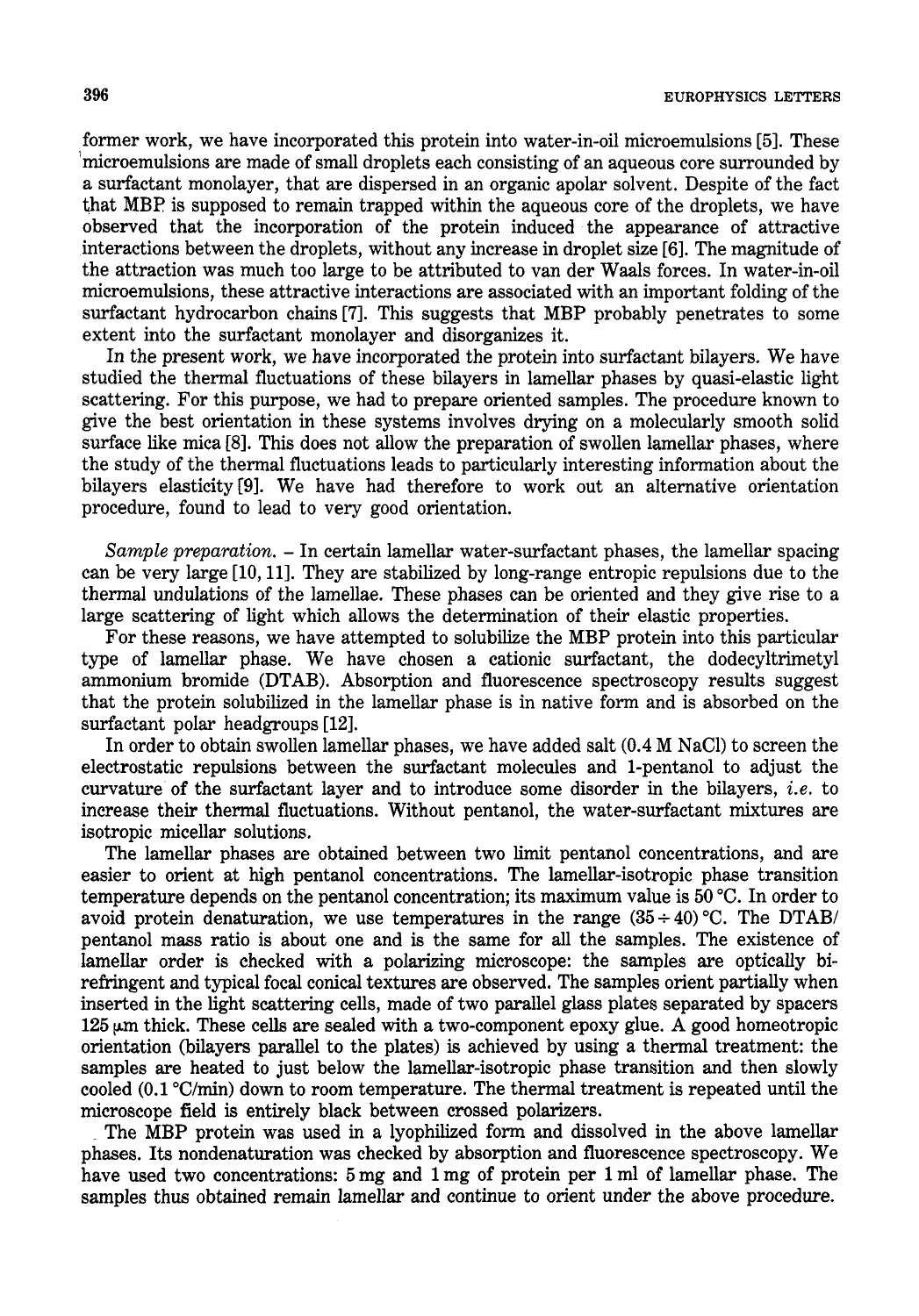*Small angle X-ray scattering experiments.* - In order to determine the lamellar spacing, we have performed small-angle X-ray scattering. Several spectra are shown in fig. 1. The Bragg peaks are broader than for unswollen lamellar phases, because of the thermal



 $(d = 285 \text{ Å}; + d = 127.5 \text{ Å}; \triangleq d = 73 \text{ Å}.$ 

undulations of the lamellae which causes large Landau-Pierls anomalies, *i.e.* broad peak wings [11]. The lamellar spacing values are shown in fig. 2 *vs.* water volume fraction  $\phi_w$ . Since  $d = \delta/(1-\phi_w)$ , where  $\delta$  is the surfactant bilayer thickness, one deduces from fig. 2 that  $\delta = 25$  Å, comparable to its values in similar systems [9]. We have not attempted to extract information from the shape of the wings, because the signal-to-noise ratio was insufficient.



Fig. 2. - Lamellar spacing *vs.* water volume fraction. The line is the least-square fit with  $d = \delta/(1 - \phi)$ for  $\delta = 25$  Å (protein-free system).

*Dynamic light scattering: theoretical background.* - **Dynamic** light scattering probes two different kinds of thermal fluctuations in these systems: concentration fluctuations and lamellae displacements at constant concentration **[9].** When the scattering wave vector *q* is parallel to the layers, the two fluctuations modes are decoupled. In this geometry, the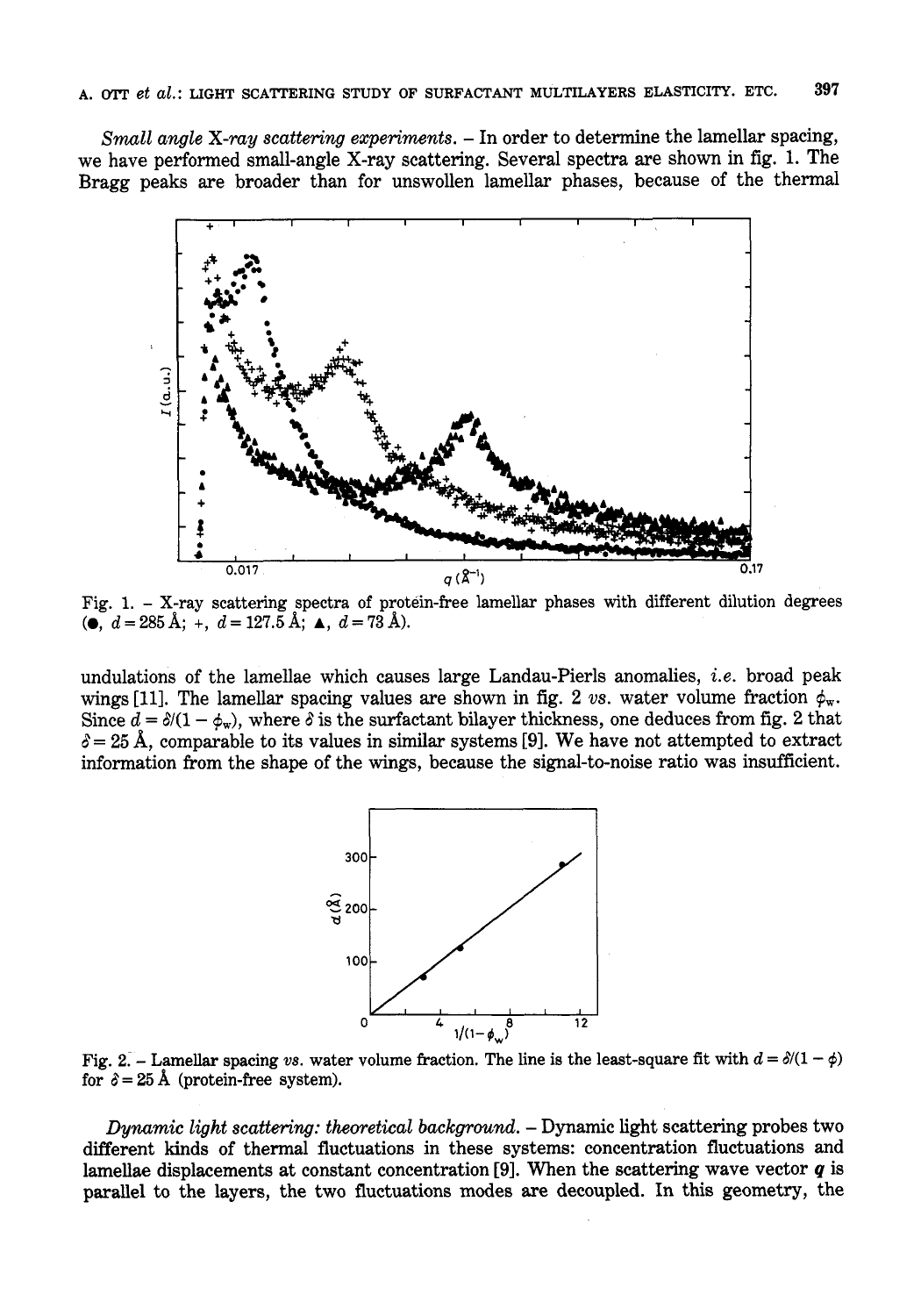second mode corresponds to undulations of the lamellae. Its characteristic damping time  $\tau_u$ is given by

$$
\frac{1}{\tau_u} = \frac{Kq^2}{\eta},\tag{1}
$$

where K is the bending elastic modulus of the bilayers and  $\eta$  is a shear viscosity. The concentration fluctuations mode corresponds to bilayer thickness fluctuations; its damping time is much shorter.

When  $q$  is not parallel to the layers, the different fluctuations modes are coupled. Two modes are obtained: the second sound which is propagative and is a high-frequency mode, and the «baroclinic» mode whose damping time is

$$
\frac{1}{\tau_b} = D \frac{\overline{B}}{B} q_{\parallel}^2, \qquad (2)
$$

where D is the diffusion coefficient for the concentration fluctuations, and  $\overline{B}$  and B are the compressibility moduli of the layers at constant chemical potential and constant concentration, respectively;  $q_{\parallel}$  is the component of the wave vector *q* parallel to the layers. This mode corresponds to fluctuations of the lamellar spacing  $d$  at constant bilayer thickness  $\delta$ .

For dilute systems, *B* is dominated by the bilayer compressibility, while  $\overline{B}$  depends on bilayers interactions alone:  $\bar{B} \ll B$ . In this approximation  $D = \mu B$ , where  $\mu$  is the friction coefficient between bilayers and solvent. Assuming that the viscosity  $\eta_w$  is the solvent viscosity, one can then calculate **[13]** 

$$
\mu = \frac{\beta(d-\delta)^2}{12\gamma_w}, \qquad \beta = \frac{\rho_w d}{\rho_w(d-\delta) + \rho_s \delta},\tag{3}
$$

where  $\rho_w$  and  $\rho_s$  are, respectively, the solvent and bilayer densities.

Assuming further that the bilayers interactions are steric entropic repulsions due to thermal undulations, and using the Helfrich expression for the interacting potential **[14],** one  $gets [9]$ 

$$
D_{\rm b} = D\frac{\overline{B}}{B} = \frac{3\pi^2 \beta}{256\gamma_{\rm w}} \frac{(kT)^2}{K} \frac{d}{(d-\delta)^2}.
$$
 (4)

*Dynamic light scattering experiments.* - The light scattering set-up makes use of an argon-ion laser ( $\lambda = 4880 \text{ Å}$ ) and a multibit home-made correlator with 128 channels. The time delay between the channels can be varied between adjacent groups of **32** channels, in order to analyse the correlation functions over a very large time scale. Experiments were performed at **20 "C.** 

Except close to  $q_{\perp} = 0$ , the correlation functions were single exponentials. For  $q_{\perp} = 0$ , we probably observe the contributions from the small remaining unoriented parts of the sample. This contribution can be removed **[9],** but our sample cell does not allow us to **work**  in this geometry. We have therefore only studied the baroclinic mode in our experiments (the second sound mode frequency is too large to be analysed with a correlator). At large lamellar spacings, we have found that the correlation functions were better fitted with stretched exponentials  $G(\tau) = \exp[-(\tau/\tau_b)^2]$  than with simple exponentials. The largest mean square deviations between the fitted and the experimental functions are obtained for the largest *d,* they are typically one order of magnitude smaller when using stretched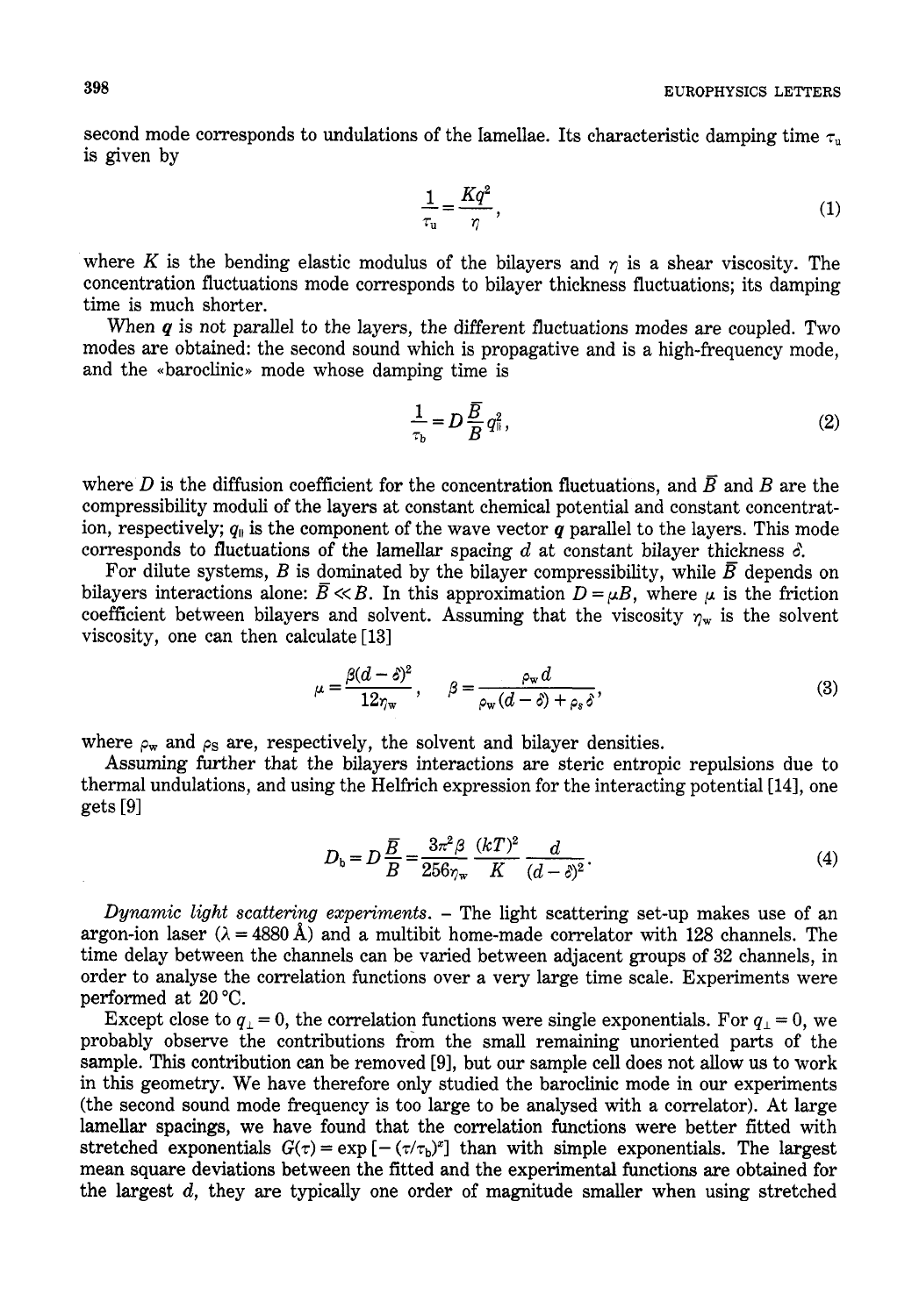exponentials. The corresponding *x* values are:  $x \approx 0.75$ . This behaviour might have a theoretical support [XI. However, this type of fit does not lead to a significantly different value of  $\tau_d$ : the difference is smaller than the experimental reproducibility.

In all the samples,  $1/\tau_b$  is linear in  $q^{2,1}$ . We have plotted in fig. 3 the results obtained for  $D_b$ in the protein-free and protein-containing systems. As predicted by eq.  $(4)$ ,  $1/D<sub>b</sub>$  is linear in  $(d - \delta)^2/d$ , although the line does not go through the origin. From the slope of the line, we get  $K/kT = 0.49$ . The finite value of  $D_b$  for  $d = \delta$  could be associated to the classical thermal fluctuations of the lamellar spacing in smectic liquid crystals. However, our  $D<sub>b</sub>$  value is too small by several orders of magnitude **[9].** It is more likely related to alcohol concentration fluctuations in the bilayers. This type of fluctuations will scatter light proportionally to the number density of bilayers, *i.e.* to  $\phi$ , whereas the intensity scattered by the bilayers undulations is proportional to  $\phi^{-1}$ . In order to check these assumptions, we fitted the correlation functions with a sum of two exponentials. These fits were not significantly better than the former single exponential fits. The longest relaxation times are equal within experimental errors to the times  $\tau$  found previously (fig. 3). The shortest relaxation times are roughly constant and equal to the limit value of  $\tau$  for small  $\phi$ , *i.e.* to the relaxation time of the concentration fluctuations in the layer. The ratio of the intensities corresponding to the two contributions goes as  $\phi^2$  as expected for small  $\phi$ . At large  $\phi$ , this ratio decreases, but since we enter the regime where the undulations relaxation is nonexponential, the above simple arguments relative to intensities may no longer apply.



Fig. **3.** - Inverse diffusion coefficient for the baroclinic mode *vs.* lamellar spacing. The line is the fit with eq. **(4).** Protein-free system: *0;* MBP concentration: **5** mg/ml, **A** 1 mg/ml. The error bar is roughly equal to the size of the points.

Fig. 4. – Inverse characteristic time of the scattered light autocorrelation function *vs.*  $q_1^2$ . Lamellar phase with  $d = 300$  Å, MBP concentration:  $5 \text{ mg/ml}$ .

We have studied lamellar systems containing the MBP protein. The correlation functions were similar to those without proteins, and the correlation time was still inversely proportional to  $q_{\parallel}^2$  (fig. 4). For the smallest protein concentration (1 mg/ml) the  $D_b$  value is the same as that for the protein-free corresponding system. For the largest one *(5* mg/ml), the  $D<sub>b</sub>$  value is about  $30\%$  smaller. Let us recall that these protein concentrations are too small to change the lamellar spacing. Using eqs. (2) and (3), we get  $\overline{B} = 0.14$  dyn/cm<sup>2</sup> for the second protein system as compared to  $\overline{B} = 0.18 \text{ dyn/cm}^2$  for the protein-free one. If both systems are stabilized by steric undulation forces, this means that the bending elastic constant is increased in the presence of the protein to  $K/kT = 0.64$  (from the above  $\overline{B}$  value